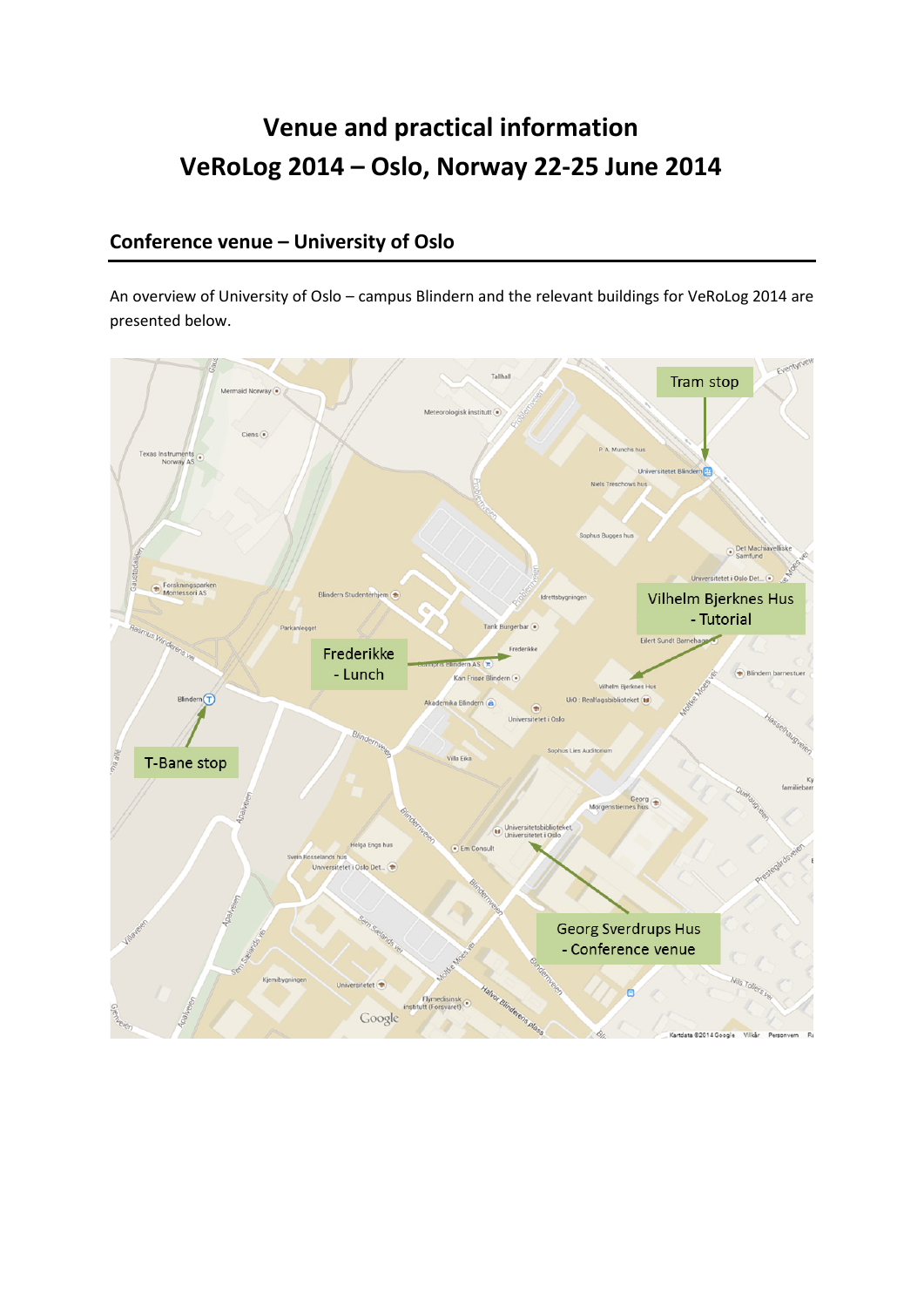### **Public transportation**

T-Bane (Metro) services from Oslo city center:

- 3 Storo
- 4 Ringen
- 6 Sognsvann

Disembark at the "Blindern" stop.

Tram services from Oslo city center:

- 17 Rikshospitalet
- 18 Rikshospitalet

Disembark at the "Universitetet Blindern" stop.

#### **Locations at the University of Oslo**

Tutorial Sunday 22 June: Auditorium 1, Vilhelm Bjerknes Hus Get Together Sunday 22 June: Lobby, Georg Sverdrups Hus Scientific program: Georg Sverdrups Hus

Plenaries/Awards/Opening and closing sessions: Auditorium 1, Ground Floor

Parallel sessions: Auditorium 2, Ground Floor, Grupperom 4 and 7, Undervisningsrom  $1 - 3$ , all Second Floor

Coffee breaks: Basement

Lunch: Frederikke, First Floor



## *Overview Ground Floor, Vilhelm Bjerknes Hus*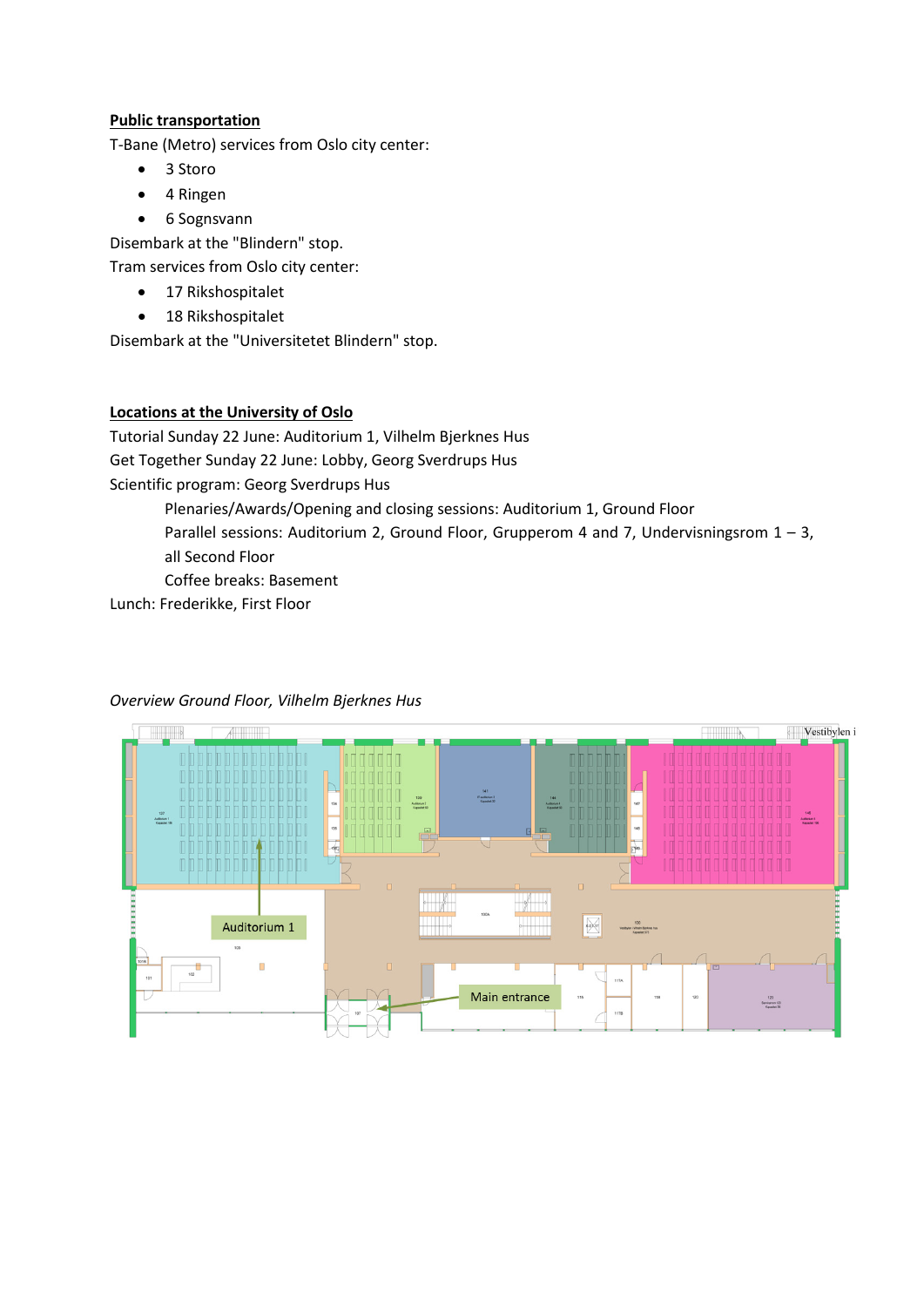

#### *Overview Second Floor, Georg Sverdrups Hus*

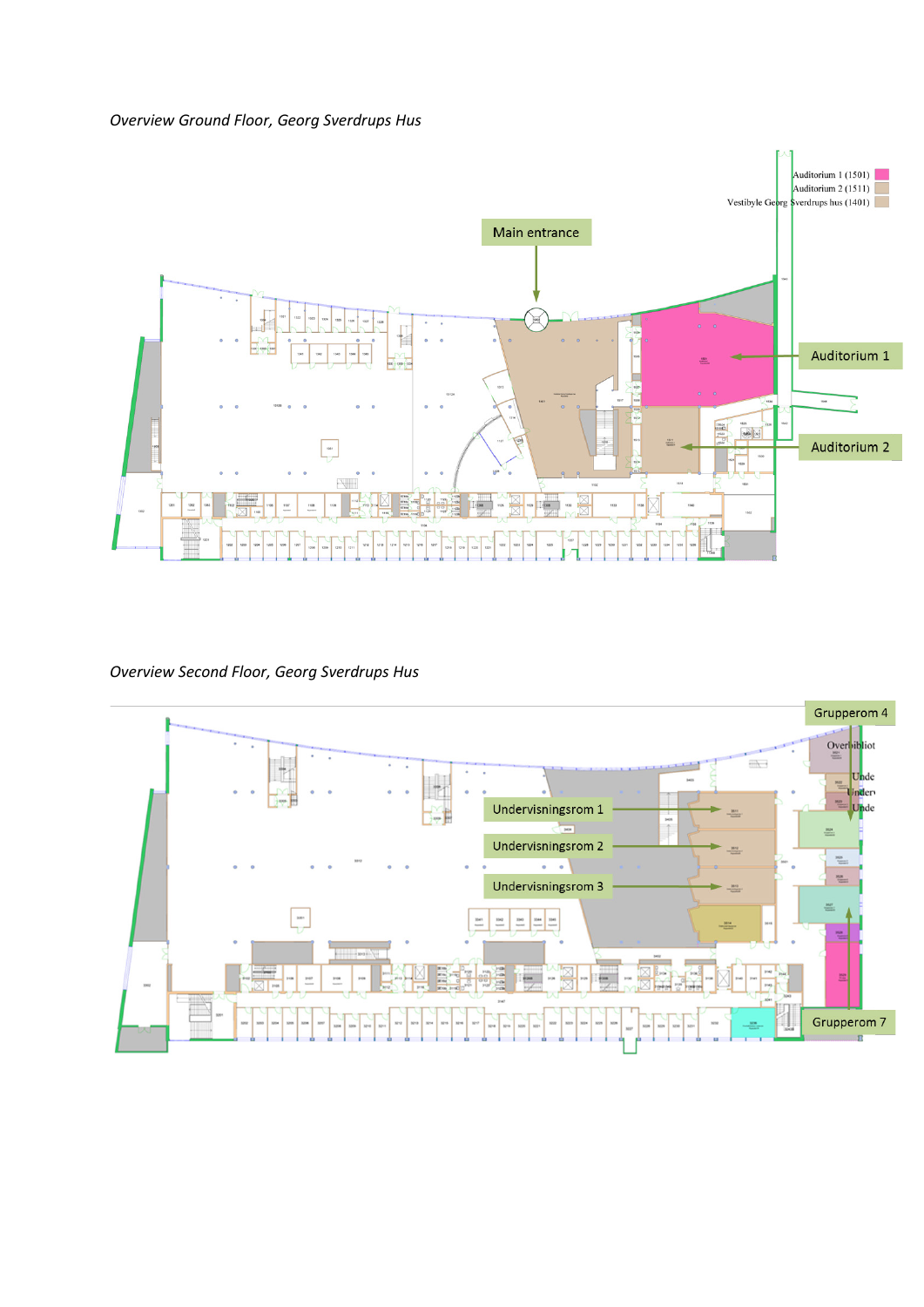**In case of emergency while in Norway, call:**

- **Fire 110**
- **Police 112**
- **Ambulance 113**

#### **Getting there**

The main airport, [Oslo Airport](http://www.osl.no/en/osl) (OSL), is located 45 km north of Oslo.

To get from Oslo Airport to the city center, the quickest option is the [Airport Express Train](http://www.flytoget.no/eng/) (Flytoget) that use about 20 minutes to the main railway station (Oslo S). The fare is NOK 170, and train service is every 10 minutes. Please note that there is a service cost of NOK 30 if you buy the tickets from the ticket desks. Other options are buying the tickets from the ticket machines or simply register your credit card when you enter the train area and tick for your stop (Oslo S).

A cheaper train option is to take a regional or local train from [NSB](https://www.nsb.no/en/our-destinations/airport-by-train) that stops at the airport. Ticket prices are NOK 90. The service takes 25-30 minutes to the main railway station and run less frequently than the Airport Express Train.

The Airport Express Coach [\(Flybussen,](http://www.flybussen.no/en/Oslo) NOK 150 one-way, NOK 250 return) and [Flybussekspressen](http://www.flybussekspressen.no/?lang=en_GB) (about NOK 200 one-way) offer bus fares from Oslo Airport to Oslo.

Taxi fares in Norway are rather expensive. Most taxi providers offer fixed prices to/from Oslo city center to/from Oslo Airport starting from around NOK 650 (extra charges at weekend and night). Ask for fixed airport price when you board a taxi.

Other airports in the Oslo area are [TORP Sandefjord Lufthavn](http://www.torp.no/?Language=EN) (TRF) and [Moss Lufthavn Rygge](http://www.en.ryg.no/) (RYG).

#### **Public transportation in Oslo**

Oslo with surroundings has a good public transportation systems consisting of T-bane (Metro), tram, buses, trains and boats. All locations relevant for the VeRoLog 2014 conference are easily available with public transportation.

The provider of tickets for the public transportation system in Oslo is [Ruter.](https://ruter.no/en/) They operate with a zone system for pricing of the fares, where all stops within the county of Oslo (also including some of the surroundings) belongs to zone 1. All stop relevant for VeRoLog 2014 is thus in zone 1.

The ticket prices within zone 1 for adults are: